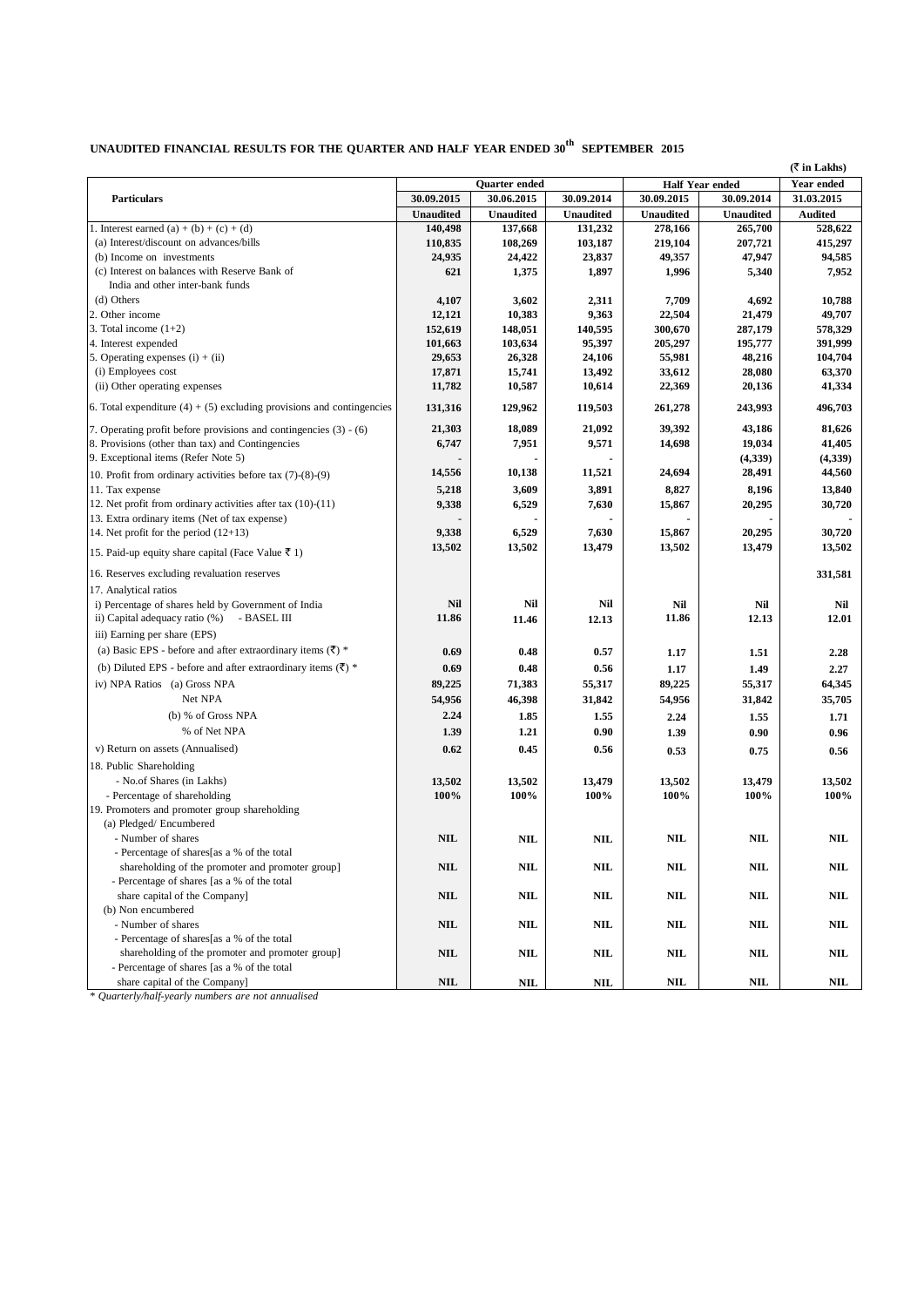## **Segmentwise Results**

|                                                                     |                      |                  |                  |                        |                  | $(\bar{\tau}$ in Lakhs) |
|---------------------------------------------------------------------|----------------------|------------------|------------------|------------------------|------------------|-------------------------|
|                                                                     | <b>Ouarter</b> ended |                  |                  | <b>Half Year ended</b> |                  | <b>Year ended</b>       |
| <b>Particulars</b>                                                  | 30.09.2015           | 30.06.2015       | 30.09.2014       | 30.09.2015             | 30.09.2014       | 31.03.2015              |
|                                                                     | <b>Unaudited</b>     | <b>Unaudited</b> | <b>Unaudited</b> | <b>Unaudited</b>       | <b>Unaudited</b> | <b>Audited</b>          |
| 1. Segment Revenue                                                  |                      |                  |                  |                        |                  |                         |
| a) Treasury                                                         | 34,327               | 31,693           | 29,935           | 66,020                 | 65,152           | 132,047                 |
| b) Corporate/ Wholesale Banking                                     | 70,095               | 67,482           | 60,533           | 137,577                | 119,443          | 245,164                 |
| c) Retail Banking                                                   | 45,305               | 46,067           | 46,759           | 91,372                 | 96,860           | 189,462                 |
| d) Other Banking Operations                                         | 2,892                | 2,809            | 3,368            | 5,701                  | 5,724            | 11,656                  |
| Total                                                               | 152,619              | 148,051          | 140,595          | 300,670                | 287,179          | 578,329                 |
| Less : Inter segment Revenue                                        |                      |                  |                  |                        |                  |                         |
| Net Income from Operations                                          | 152,619              | 148,051          | 140,595          | 300,670                | 287,179          | 578,329                 |
| 2. Segment Results                                                  |                      |                  |                  |                        |                  |                         |
| $Profit(+)/Loss(-)$ before tax and after interest from each segment |                      |                  |                  |                        |                  |                         |
| a) Treasury                                                         | (1,368)              | (6, 537)         | (1,513)          | (7,905)                | (2,711)          | (14, 148)               |
| b) Corporate/ Wholesale Banking                                     | 6,066                | 5,415            | 2,032            | 11,481                 | 3,583            | 6,298                   |
| c) Retail Banking                                                   | 7,527                | 8,951            | 8,208            | 16,478                 | 18,517           | 38,525                  |
| d) Other Banking Operations                                         | 2,331                | 2,309            | 2,794            | 4,640                  | 4,763            | 9,546                   |
| <b>Total</b>                                                        | 14,556               | 10,138           | 11,521           | 24,694                 | 24,152           | 40,221                  |
| Less: unallocated expenditure (exceptional item)                    |                      |                  |                  |                        | (4,339)          | (4,339)                 |
| Profit Before Tax and exceptional item                              | 14,556               | 10,138           | 11,521           | 24,694                 | 28,491           | 44,560                  |
| <b>3. Capital Employed</b>                                          |                      |                  |                  |                        |                  |                         |
| a) Treasury                                                         | 99,363               | 103,063          | 94.289           | 99.363                 | 94.289           | 109,954                 |
| b) Corporate/ Wholesale Banking                                     | 123,506              | 118,245          | 118,834          | 123,506                | 118,834          | 121,627                 |
| c) Retail Banking                                                   | 71,145               | 68,311           | 77,003           | 71,145                 | 77,003           | 72,943                  |
| d) Other Banking Operations                                         |                      |                  |                  |                        |                  |                         |
| e) Un allocated                                                     | 80,800               | 75,856           | 66,607           | 80,800                 | 66,607           | 54,417                  |
| Total                                                               | 374,814              | 365,475          | 356,733          | 374,814                | 356,733          | 358,941                 |

For the above segment reporting, the reportable segments are identified into Treasury, Corporate/Wholesale Banking, Retail Banking and Other Banking Operations in Compliance with the revised RBI guidelines. The Banks mainly operates in India.

Notes:

1. Statement of Assets and Liabilities as on  $30^{\text{th}}$  September 2015 is given below: **(\*** in **Lakhs) (\*** in **Lakhs**)

|                                                      | 30.09.2015       | 30.09.2014       | 31.03.2015     |
|------------------------------------------------------|------------------|------------------|----------------|
|                                                      | <b>Unaudited</b> | <b>Unaudited</b> | <b>Audited</b> |
| <b>CAPITAL AND LIABILITIES</b>                       |                  |                  |                |
| Capital                                              | 13,502           | 13,479           | 13,502         |
| <b>Employees Stock Option Outstanding</b>            | 323              | 255              | 238            |
| Reserves and Surplus                                 | 361,312          | 343,254          | 345,439        |
| Deposits                                             | 5,303,633        | 4,669,345        | 5,191,249      |
| <b>Borrowings</b>                                    | 217,049          | 215,083          | 223,247        |
| Other Liabilities and Provisions                     | 116,883          | 100,417          | 137,957        |
| <b>Total</b>                                         | 6,012,702        | 5,341,833        | 5,911,632      |
| <b>ASSETS</b>                                        |                  |                  |                |
| Cash and Balances with Reserve Bank of India         | 236,565          | 206,640          | 244,158        |
| Balances with Banks and money at call & short notice | 66,693           | 76,903           | 115,350        |
| Investments                                          | 1,317,366        | 1,201,750        | 1,408,614      |
| Advances                                             | 3,955,595        | 3,537,132        | 3,739,164      |
| <b>Fixed Assets</b>                                  | 48,103           | 46,502           | 47,905         |
| <b>Other Assets</b>                                  | 388,380          | 272,906          | 356,441        |
| <b>Total</b>                                         | 6,012,702        | 5,341,833        | 5,911,632      |

2. The above financial results for the quarter and half year ended September 30, 2015 reviewed by the Audit Committee of the Board have been approved by the Board of Directors at their meeting held on October 17, 2015 and subjected to limited review by the Statutory Central Auditor.

3. The Bank has followed the same significant accounting policies in the preparation of the interim financial statements as those followed in the annual financial statements for the year ended March 31, 2015.

4. The working results for the quarter and half year ended September 30, 2015 have been arrived at after considering the provision for standard assets including requirements for exposures to entities with Unheadged Foreign Currency Exposures, non performing assets (NPAs), depreciation on investments, income tax and other usual and necessary provisions.

5. In the previous year, effective April 1, 2014, the Bank had changed it's accounting policy for charging depreciation from Written Down Value ("WDV") method to Straight Line Method ("SLM"), impact of the same is disclosed as an exceptional item.